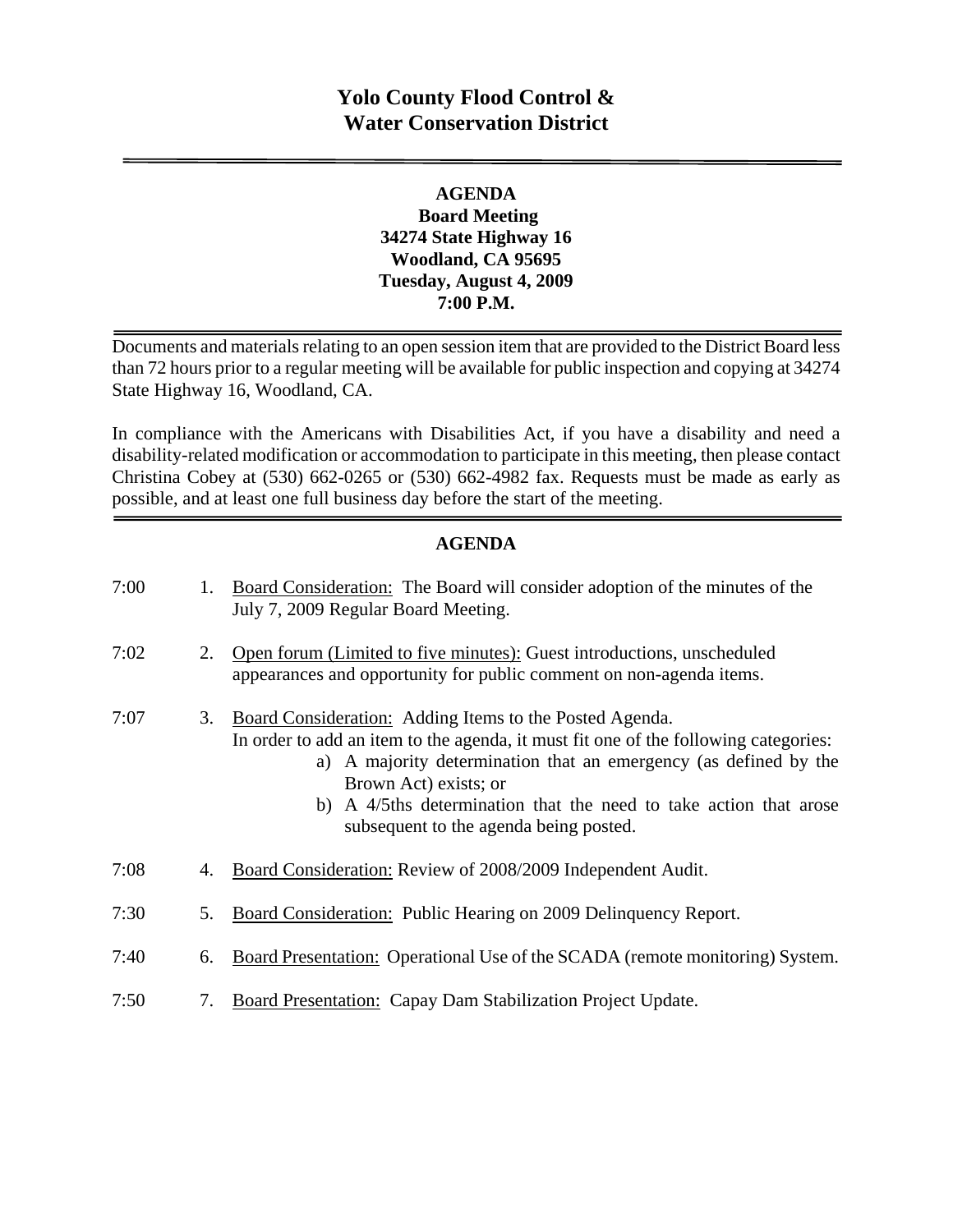- 8:10 8. Directors' Reports: Each member of the Board will have the opportunity to report on meetings and conferences attended during the prior month on behalf of the District.
- 8:15 9. Attorney's Report: The District's attorney will report on the following: a) Current legal and legislative activities.
- 8:25 10. General Manager's Report: The Board will receive a report from the General Manager or designated representatives regarding current general activities and projects of the District.
	- a) General Activities
	- b) South East Davis Drainage District
	- c) Operations, Maintenance and Water Conditions
- 8:35 11. General Discussion: Opportunity for Board members to ask questions for clarification, provide information to staff, request staff to report back on a matter, or direct staff to place a matter on a subsequent agenda.
- 8:38 12. Board Consideration: The Board will consider the approval and the payments of bills.
- 8:40 13. Adjourn

The public may address the Board concerning an agenda item either before or during the Board's consideration of that agenda item. Public comment on items within the Board's jurisdiction is welcome, subject to reasonable time limits for each speaker. Upon request, agenda items may be moved up to accommodate those in attendance wishing to address that item. Times listed for consideration of agenda items are approximate only. The Board may consider any agenda item at any time during the Board meeting.

I declare that the foregoing agenda was posted at the office of the Yolo County Flood Control and Water Conservation District, 34274 State Highway 16, Woodland, CA on July 31, 2009.

By: \_\_\_\_\_\_\_\_\_\_\_\_\_\_\_\_\_\_\_\_\_\_\_\_\_\_\_\_\_\_\_\_\_\_\_\_\_

Christina Cobey, Administrative Assistant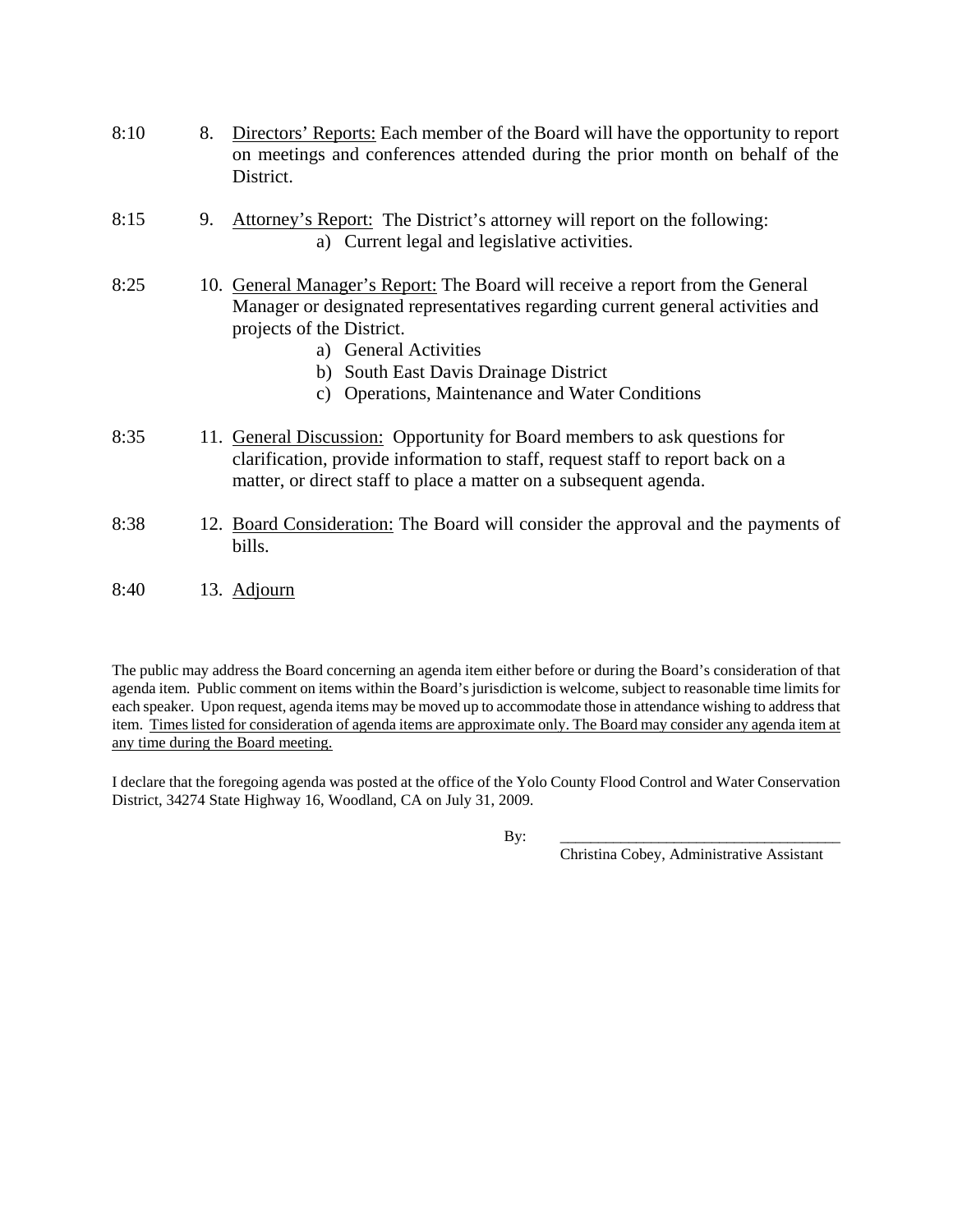

**FLOOD CONTROL & WATER CONSERVATION DISTRICT** 

# **BOARD MEETING MINUTES Tuesday, August 4, 2009, 7:00 PM**

**YCFCWCD Offices 34274 State Highway 16** 

The regular meeting of the Board of Directors of the Yolo County Flood Control and Water Conservation District (District) was held at 7:00 p.m. on August 4, 2009, at its regular place of business, 34274 State Highway 16, Woodland, California. Chair Tadlock convened the meeting. Directors Vink and Mayer were absent. In attendance were:

District Board Ron Tadlock, Chair Ann Brice, Vice Chair Bruce Rominger, Director

District Staff and Consultants Tim O'Halloran, General Manager Christy Barton, Assistant General Manager Mike Horgan, District Engineer Margaret Kralovec, Writer/Editor Stefan Lorenzato, Environmental Resource Associate Jen Reed, Project Manager Max Stevenson, Water Resources Associate Paul Bartkiewicz, Legal Counsel Fran Borcalli, floodSAFE Yolo Program Manager Erica Pastor, Mann, Urrutia, Nelson, CPAs Justin Williams, LLP Partner, Mann, Urrutia, Nelson, CPAs

Members of the Public Ron Bertolino Duane Chamberlain Dave Pratt Don Rominger Greg Schmid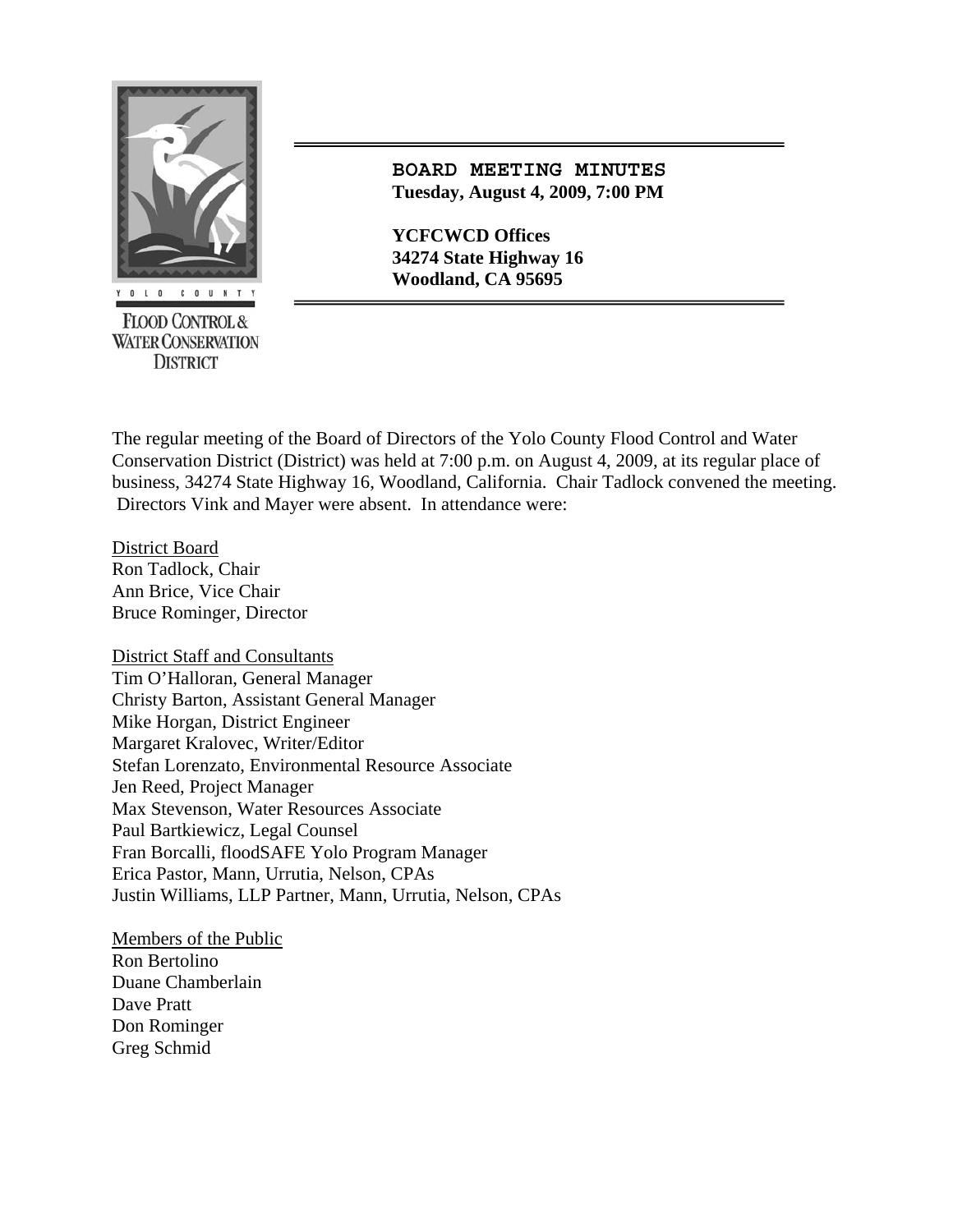# **1. BOARD CONSIDERATION: Approval of Minutes**

**9.27** M/S/C approved minutes for the July 7, 2009, Regular Board Meeting as submitted.

# **2. OPEN FORUM**

None.

# **3. BOARD CONSIDERATION: Adding Items to the Posted Agenda**

Board approved General Manager O'Halloran's request to move Agenda Item 10.b to follow Agenda Item 5.

# **4. BOARD CONSIDERATION: Review of 2008/2009 Independent Audit**

Auditor Justin Williams of Mann, Urrutia, Nelson, CPAs gave a brief oral summary of the independent auditor's report for the years ending on April 30, 2009 and 2008, a copy of which was provided to each Board Director. Williams reported that his firm's independent audit resulted in an unqualified opinion on the District's financial reports for those two years, reflecting the accounting firm's assessment that the District's financial reports present fairly, in all material respects, the District's financial position, and were based on generally accepted accounting principles and systems. In addition, the independent auditor issued a report on the District's internal control over financial reporting and on their tests of District compliance with relevant governing provisions. Williams directed the Board to note that this report identifies two internal control deficiencies that could prevent the timely detection of misstatements in financial accounts, both of which are common deficiencies in small administrative offices. The auditor makes recommendations for strengthening existing controls for regular bank reconciliations and for manual, nonrecurring journal entries. Suggested methods for implementing these additional controls are described in the report. Williams reported that the audit process went smoothly because Financial Supervisor Barbara McGriff and other District staff were helpful and receptive, and records were made ready for the audit. Director Brice asked about the Management Letter Comments reference to "repeat findings," and Williams explained that these internal control deficiencies had been noted in previous audits. General Manager O'Halloran expressed his intention of putting these controls in place.

O'Halloran indicated he would be meeting with the Finance Committee soon to discuss future independent audit contracts.

**9.28** M/S/C acceptance of the filing of the independent audit.

# **5. BOARD CONSIDERATION: Public Hearing on 2009 Delinquency Report**

Chair Tadlock opened the Public Hearing on the 2009 Delinquency Report by stating:

"It is now 7:20 P.M., the time for opening the public hearing on the District's 2009 Delinquency Report.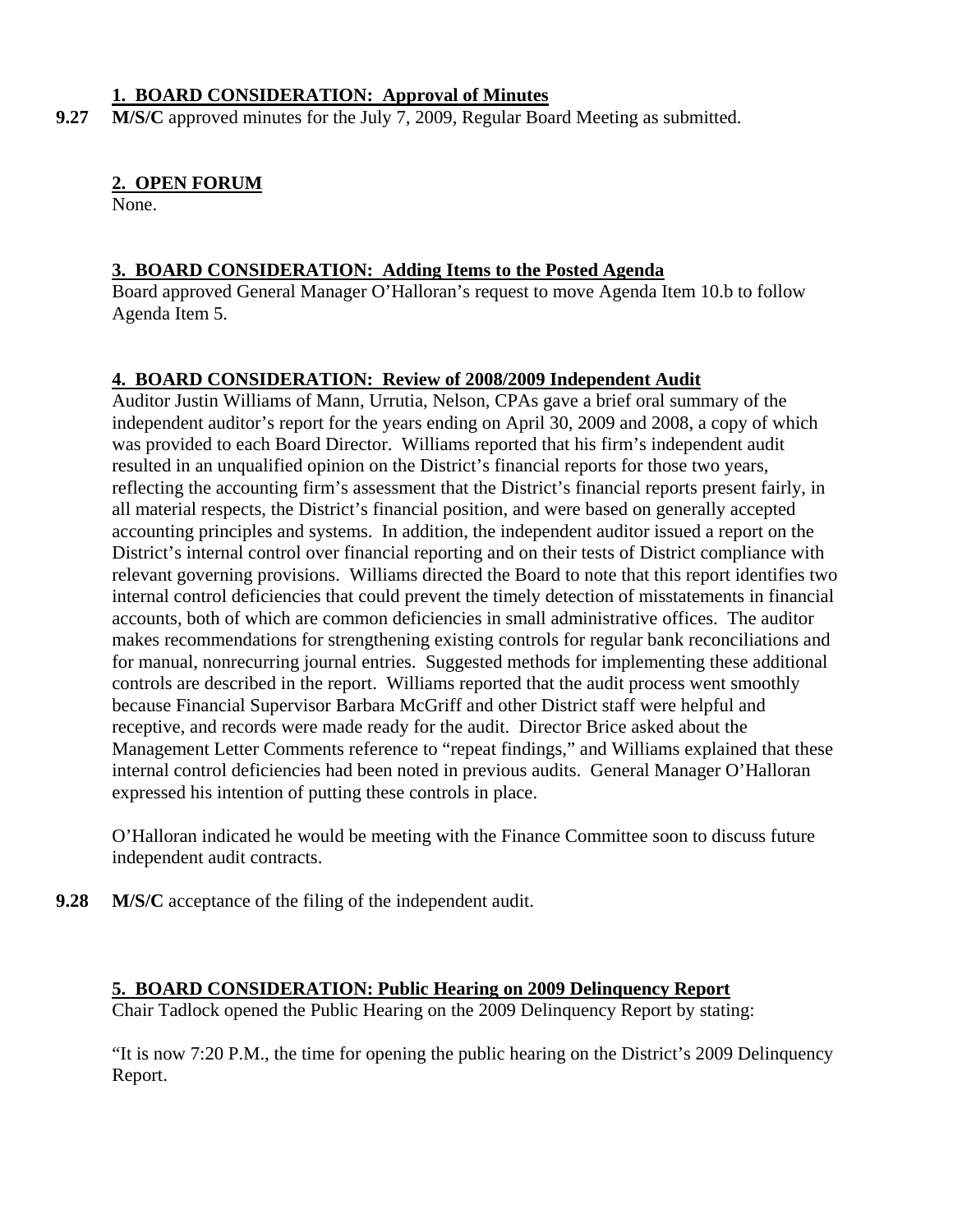"The purpose of this hearing is to give interested persons an opportunity to present their comments to the Board concerning the 2009 Delinquency Report and staff recommendations regarding adding certain delinquent accounts to the Yolo County property tax roll for collection.

"Let the record show that notice of this hearing was given as required by law.

"The Board will now receive oral or written comments from any interested person on the delinquency report and staff recommendations. Before making your comment, please state your name for the record."

Attorney Ron Bertolino addressed the Board on the delinquent accounts of the Southeast Davis Drainage District on behalf of his client, one of the property investors within the drainage district. Bertolino indicated he had spoken with Assistant General Manager Barton and Legal Counsel Bartkiewicz about the history of the drainage district, the billing process, and the determination of rates which have more than doubled with no discernable benefit to the property owners. Bertolino indicated that his client was not notified of this drainage assessment at the time of the property purchase, and still did not have all the information needed to proceed or to challenge the outstanding account. Bartkiewicz recommended that the Board leave the account on the delinquent list. General Manager O'Halloran indicated that the District would continue to work with property owners, and noted that a fuller explanation of the unique nature of the South East Davis Drainage District was next on the agenda.

Chair Tadlock asked, "Are there any further oral or written comments?" No further comments were offered, so Tadlock stated, "There being no further comments, this public hearing is hereby closed." There was no Board discussion.

**09.08 M/S/C** adopting Resolution 09.08 authorizing the submittal of the delinquent accounts plus 10% penalty, and \$1 per parcel Yolo County processing fee to Yolo County for collection. 3 Aye, 0 No, 2 Absent.

# **6. GENERAL MANAGER'S REPORT: South East Davis Drainage District** (formerly

#### Agenda Item 10.b)

.

General Manager O'Halloran and Assistant General Manager Barton provided the Board with a brief history of the agreement made by the District in 1982 to collect drainage fees on behalf of the City of Davis for an area of land that constitutes what is called the South East Drainage District, for an annual administrative fee of \$600. Since 1982, land parcels within this drainage district have been subdivided and land uses have changed. The \$600 administrative fee paid to the District by the City of Davis for drainage district fee collection no longer covers the District's expenses.

South East Davis Drainage District Landowner Greg Schmid addressed the Board with his concerns about his property and the South East Davis Drainage District fees. Schmid described his property as having been part of a larger property that was subsequently subdivided and sold in smaller parcels. While much of the historical property partially drained into the City of Davis system at one time, his subdivided portion does not. He has paid the fees in good faith, but with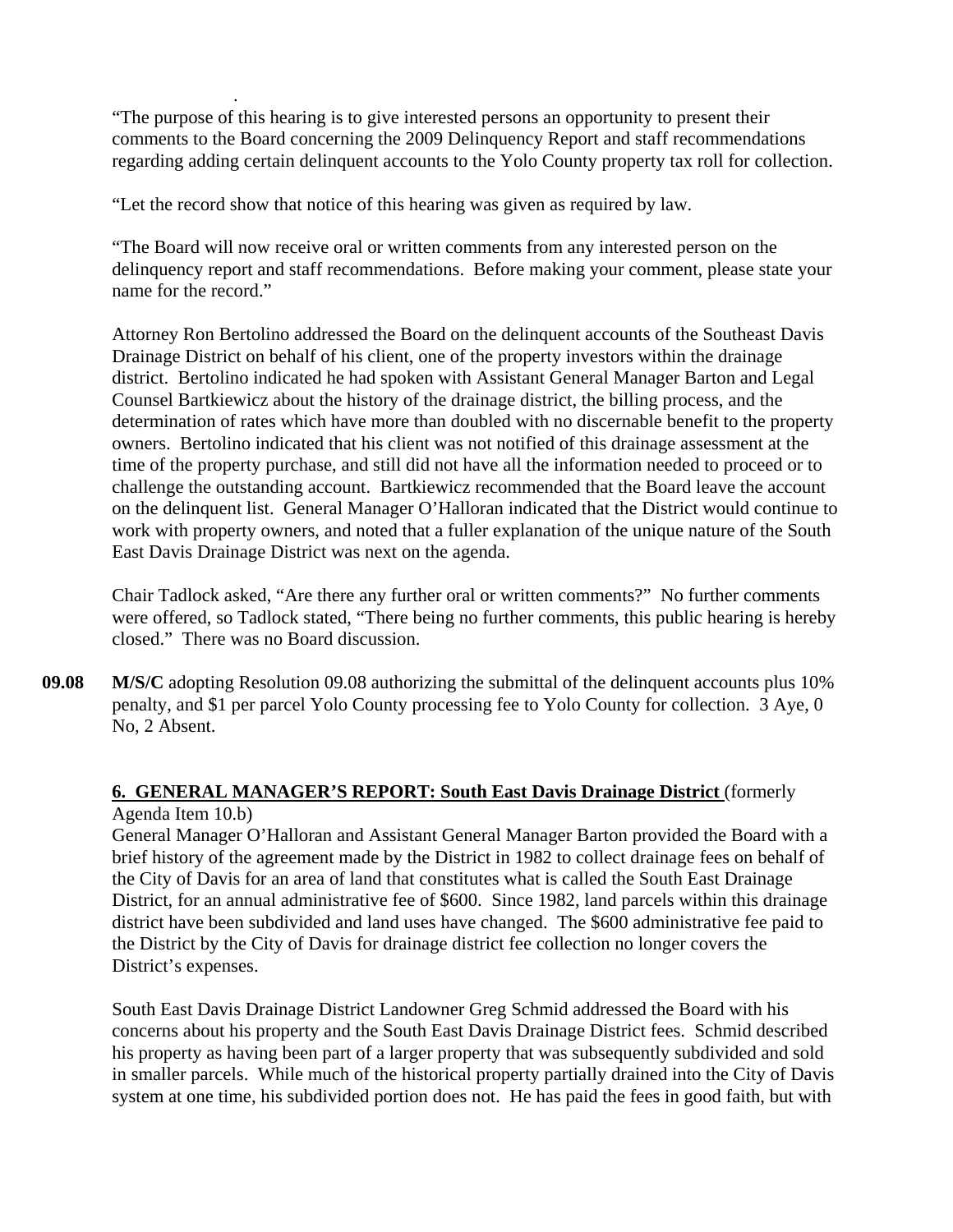rates more than doubling, Schmid approached the City of Davis for an explanation of why he should pay higher and higher fees for drainage services not used by his property. City staff referred him to the District for resolution.

O'Halloran noted that the changes that have taken place within the South East Drainage District since 1982 and their associated costs make this agreement not workable for the District. He hopes to meet with landowners, the City of Davis, and Yolo County to discuss this issue and to get their perspectives. Legal Counsel Bartkiewicz indicated that the District has the ability to end its contract with the City of Davis to collect funds on their behalf.

# **7. BOARD PRESENTATION: Operational Use of the SCADA System (Remote Monitoring)**

# (formerly Agenda Item 6)

 Water Resources Associate Stevenson provided the Board with a short presentation entitled "Operational Use of the SCADA System (Remote Monitoring)." Stevenson described the expansion of SCADA applications from remote dam control two years ago to now include canal monitoring which is used daily by District staff to monitor real-time water flows within the canal system. He illustrated canal monitoring capabilities of SCADA with screens viewed daily by staff that display flows at headings and spill sites, and Capay Dam discharge levels viewable over different timeframes. Stevenson announced that formal SCADA training for operational staff will take place next year, however informal staff training has been ongoing since the system has been in operation.

Director Rominger asked whether canal components can be remotely operated with SCADA. Stevenson responded that though many canal components are now automated, they are not yet able to be remotely controlled. He added that he and Tim Ireland had intentionally designed the system with off-the-shelf components so that updates, upgrades, and maintenance can be easily achieved at the District's initiative. General Manager O'Halloran noted that the District SCADA system had become an example of excellence among regional water districts because of the excellence of work by staff members Stevenson and Tim Ireland. Stevenson shared that management support, grants, and summer interns also had been important for the system's rapid and efficient development.

Don Rominger requested that the District consult with relevant landowners about SCADA station installations. Chair Tadlock asked about vandalism of SCADA equipment. Stevenson noted that a couple of solar panels had been stolen and some sensors broken, but that vandalism losses overall had been minimal, especially since the District changed its mounting system.

# **8. BOARD PRESENTATION: Capay Dam Stabilization Project Update**

#### **(**formerly Agenda Item 7)

 District Engineer Horgan informed the Board that staff, in consultation with the Board's Infrastructure Committee, had decided it could not commit to the tight construction schedule for completing the Capay Dam Stabilization Project before the rain season historically begins, and had decided to postpone the Capay Dam Stabilization Project until the end of the next irrigation season. He indicated that Stantec had been progressing quickly, submitting necessary documents to the District on a piecemeal basis, but that the District would not have time to review the package as a whole. Other influencing factors include acquiring right-of-way easements, traffic logistics during construction, adequate material storage area, careful cross-referencing of plans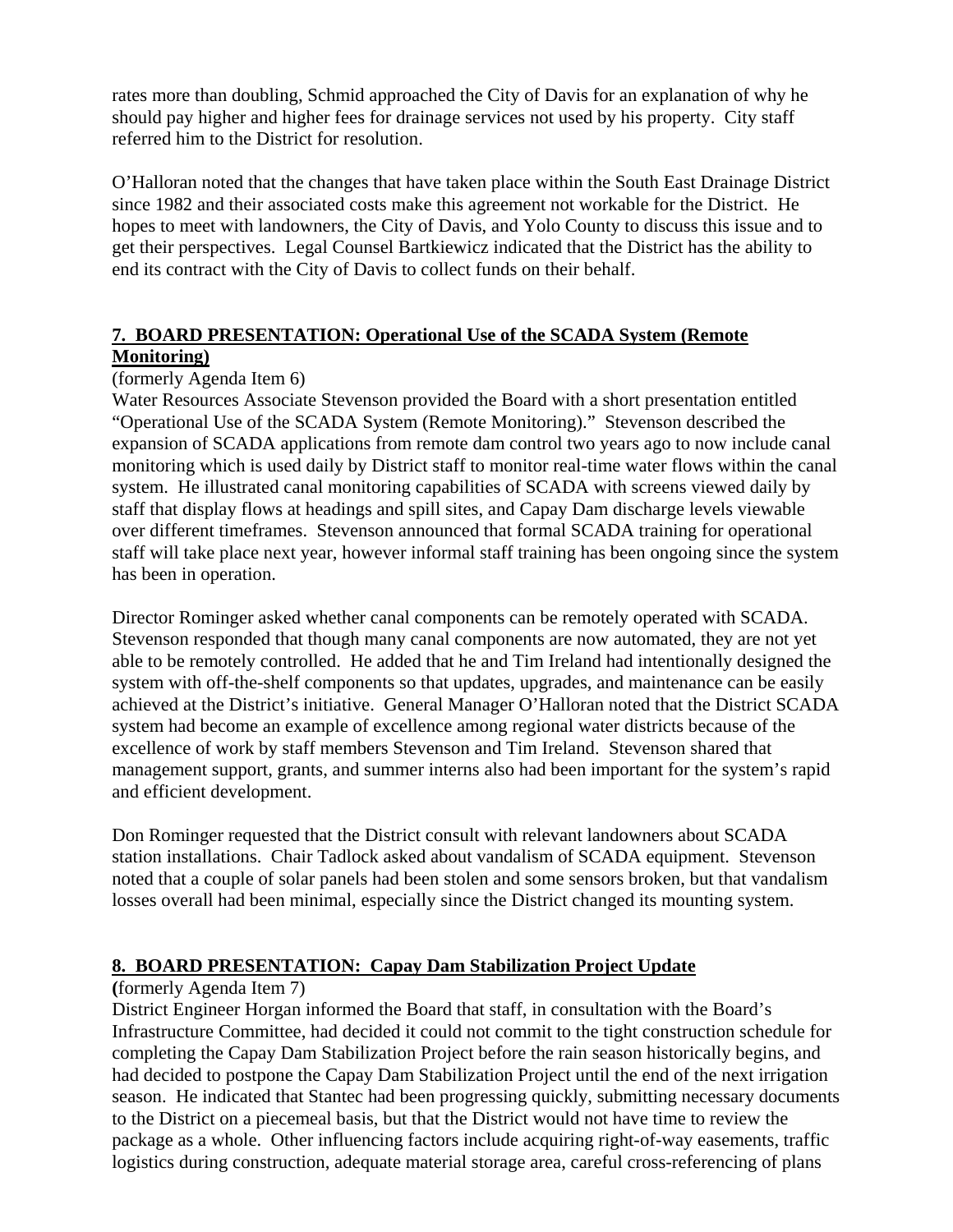and specifications, and design adjustments. The new schedule includes an immediate cleanup of design details, a bid release in April 2010, a contractor response deadline 6 weeks later, a bid award in June, and in-stream construction in mid-September 2010. Because of the project postponement, other factors can be considered, including flood control improvements, headwall improvements, gate and control improvements, and development of a good financing package.

# **9. DIRECTORS' REPORTS:** (formerly Agenda Item 8)

None.

# **10. ATTORNEY'S REPORT (**formerly Agenda Item 9)

Legal Counsel Bartkiewicz announced that the Legislature had issued a preprint version of the Delta legislation arising out of the conference committee which represented both the senate and assembly. Northern California Water Association (NCWA) met today to discuss what to expect over the next couple of months. They don't see where water for flow proposals could come from except the Sacramento Valley. Funding options may be a general water tax and a beneficiary fee system. Mitigators could be considered beneficiaries, and therefore subject to such fees. Bartkiewicz noted that the next 7-8 weeks would be interesting, as the legislature makes decisions about flow proposals and financing options.

# **11. GENERAL MANAGER'S REPORT** (formerly Agenda Item 10)

a. General Activities

General Manager O'Halloran noted the end of the allocated season, which lasted a bit longer than expected due to reduced demand. Clear Lake July releases ended on July 26, and Indian Valley Reservoir provided flows until August 1, running at 390 cfs.

c. Operations, Maintenance, and Water Conditions 5,011 acre feet of Clear Lake water became available August 1. The last releases are expected to be completed by Saturday morning.

O'Halloran reported that Lake County is closely monitoring the most recent algae bloom at Clear Lake. One of the world's foremost algae experts lives at the lake, and reports that this bloom, a species of algae not seen since the 1980's, presents no health hazard. O'Halloran shared photos of the algae, and reported that the bloom looks and smells something like sewage.

#### **12. GENERAL DISCUSSION** (formerly Agenda Item 11) None.

# **13. BOARD CONSIDERATION: Payment of Bills** (formerly Agenda Item 12)

**9.29** M/S/C approval for the following claim(s) for payment:

Yolo Flood Control Checks: # 42800-42818

**14. ADJOURN** (formerly Agenda Item 13)